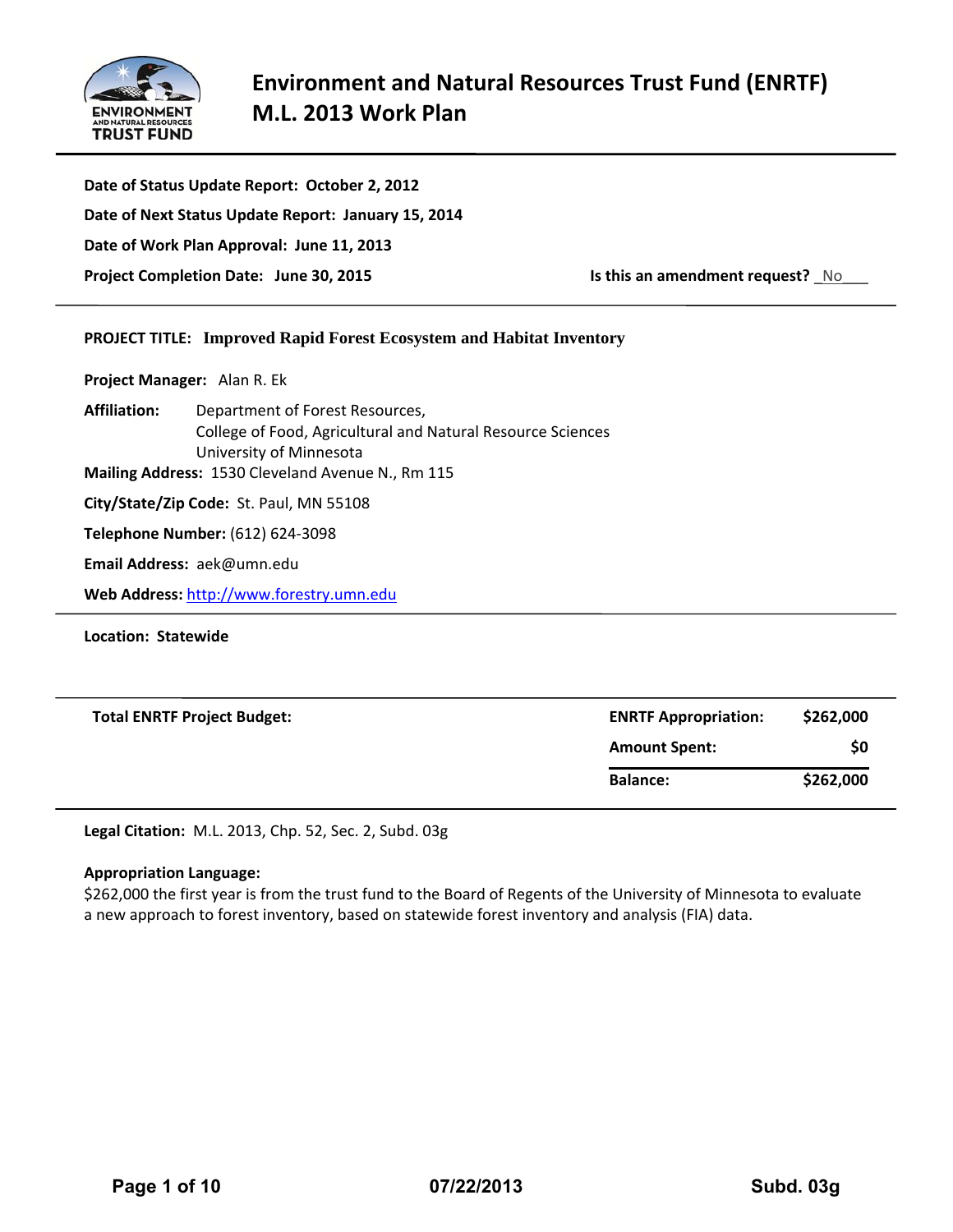**I. PROJECT TITLE:** Rapid Forest Ecosystem and Habitat Inventory by Imputation

**II. PROJECT STATEMENT:** Minnesota has 15.9 million acres of timberland managed in large part by county, state and federal agencies and private landowners. The breakdown of this ownership per the 2011 USDA Forest Service Forest Inventory and Analysis (FIA) reporting is:

| County & Municipal                | 2,649,098        |
|-----------------------------------|------------------|
| <b>State</b>                      | 3,683,398        |
| <b>National Forest</b>            | 1,841,155        |
| Other Federal                     | 205,137          |
| Other local government            | 6,837            |
| Private including forest industry | 7,543,346        |
| Total                             | 15,928,971 acres |

Additionally, 12.5 million acres of this timberland lies in northern Minnesota. Further, most of the private acreage is in small private ownerships; forest industry timberland acreage comprises approximately 5% of the total timberland acres.

Forest inventory is a major concern of all of these ownerships with the county, state and national forest and forest industry ownerships actively involved with using these data. Additionally, there is increasing interest in inventory data for small private ownerships. This project addresses these forest inventory interests with emphasis on county and state lands. However, the methodology will be applicable to and benefit all ownerships as the project databases are developed and the methodology adopted.

Why the emphasis on forest inventory? Forest management is for diverse purposes including timber, wildlife habitat, and ecological considerations. Yet much of the forest inventory data for management is too far out of date for efficient operations and effective planning for sustainability. Why? Because forests are continually changing through natural and human processes such as succession, growth, mortality and harvesting.

For most agency users, the typical once per decade cost and time of inventory efforts have become prohibitive and effectively precluded regular attention to such data collection, despite their importance to forest management. This project examines and develops a new approach to forest inventory to dramatically reduce costs, speed updates and improve usability. The primary benefits of the project will be a savings of approximately one-half of the typical inventory effort, capability for rapid inventory updates to current conditions, increased data detail and commonality in describing forest conditions, and improved projection capability and planning (for future decades).

## Three types of forest inventory efforts are common in practice:

*(1) Statewide strategic inventories*—such as the US Forest Service Forest Inventory and Analysis (FIA) program which has established and re-measures a large number of permanent field plots on an annual basis across each state annually. In Minnesota the FIA program has 6,139 such plots with  $1/5<sup>th</sup>$  remeasured annually. Further, this data is readily available and free. FIA describes overall forest conditions and FIA plots are the gold standard for field data. However, the FIA sample size does not provide for localized map detail.

*(2) Map based inventories*—MnDNR and county inventories map each forest stand (a polygon) and describe them by covertype, site quality, age or size class, ecological conditions plus timber characterizations, as determined by several to many field plot measurements in most if not all stands. These inventories provide the operational detail needed for ownership wide forest management for sustainability and diverse other purposes. However, it has become increasingly difficult for agencies to fund such efforts.

(3) *Timber sale appraisals*—typically intensive examinations of specific mature forest stands or sale units. These are precise and detailed assessments of stand conditions and sale quantities for establishing and administering a sale. In any one year, there may be many such sales in similar forest conditions, e.g., 45-50 year old aspen stands.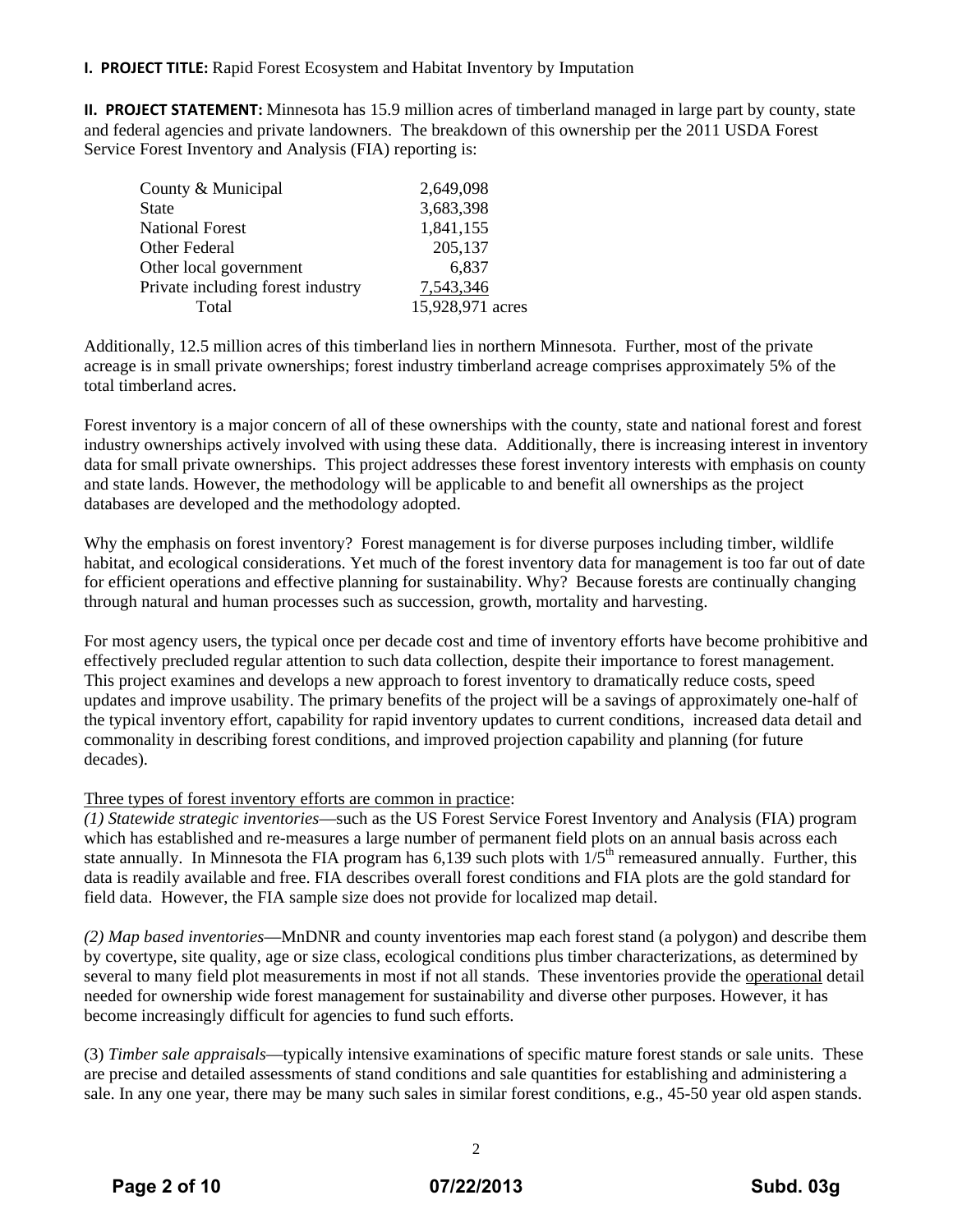Because of their large size and considerable tree, stand and ecological detail, FIA field measurement costs are typically \$200-\$300+ per plot. While individual map based inventory field plots are smaller and cost much less (\$30-\$60 each), each agency may employ thousands of these plots at rates of 1-10 per stand. This reality has slowed the frequency of updates for map based inventories. Appraisals utilize numerous plots in each stand or sale or may record data on each tree and the conditions affecting harvesting operations and follow up.

## Research hypothesis:

This project recognizes that the map based inventories can be broken into two parts: (1) updating maps and (2) measurements on field plots. Further, we *hypothesize* the latter, the most expensive part, can largely be replaced using FIA data correlated with stand map classifications by covertype, site quality, age or size class, etc. Here we assume state of the art and practice remote sensing and GIS inputs. In fact, FIA data provide stand classifications in much the same way that map based inventories classify stands. Thus the detailed measurement data from FIA plots may be imputed to "similar" stands classified and mapped on specific ownerships. Additional sources of data for imputation are past inventory stand classifications and timber sale appraisals. Such imputation is possible because per acre averages for many covertype, site quality, and stand age groupings (classifications) will not change appreciably with time. The key question is the precision and accuracy of the imputation for various management and planning purposes.

Should these study results prove truly useful, the savings in field data collection efforts would dramatically reduce map based inventory costs and time and allow for much more frequent inventory updates—and increased usage of such data in operations and planning. The attached graphic illustrates the concept. Additionally, forest covertype and size class are often key predictors of forest habitat values and ecological conditions. Thus imputation based on existing data could add considerably to the description of habitat and ecological considerations for many stands and ultimately over large areas. Finally, the focus on FIA and other precisely measured plot and stand data provides the opportunity to employ high quality, standardized and detailed information at very low cost.

### **III. PROJECT STATUS UPDATES:**

**Project Status as of** *(January 15, 2014)*:

**Project Status as of** *(September 15, 2014)***:**

**Project Status as of** *(February 15, 2015)***:**

**Project Status as of** *(June 30, 2015)***: IV. PROJECT ACTIVITIES AND OUTCOMES:**

## **ACTIVITY 1: Assemble data--map based forest stand inventory data from cooperating agencies and FIA data statewide, including timber, habit and ecosystem data.**

**Description:** FIA data will be assembled for use in imputation trials. These data will include all FIA plot data statewide from inventory dates encompassing 1977, 1990, 2003, 2008 and 2012. Past and recent forest inventory (plot and/or stand data) data from cooperating agencies will also be assembled for at least a large county (St. Louis), a small county (Carlton) and MnDNR Forestry state lands in northern Minnesota. We anticipate the MnDNR will be able to provide an old and a recent inventory for some parts of the state. We further anticipate such data being available from at least three additional counties. In at least two counties data will be available from an old and a recent inventory. We expect the MnDNR and these counties will also be able to provide recent timber sale appraisal data. Data from additional counties will also be assembled as available and time permits. As an added test of methodology, 1959, 1964, 1976, 1982, 1990 and 2000 permanent plot inventory data from the University of Minnesota Cloquet Forestry Center (CFC) will be included. We also anticipate the data assembled here will have descriptions and formats sufficient to allow analysis as described in Activity 2. However, we expect to visit and/or otherwise contact these sources to ensure the understanding of data descriptions and formats. Ultimately, we seek to create one large database for the entire project, specifically to speed trials as described in Activity 2 and 3.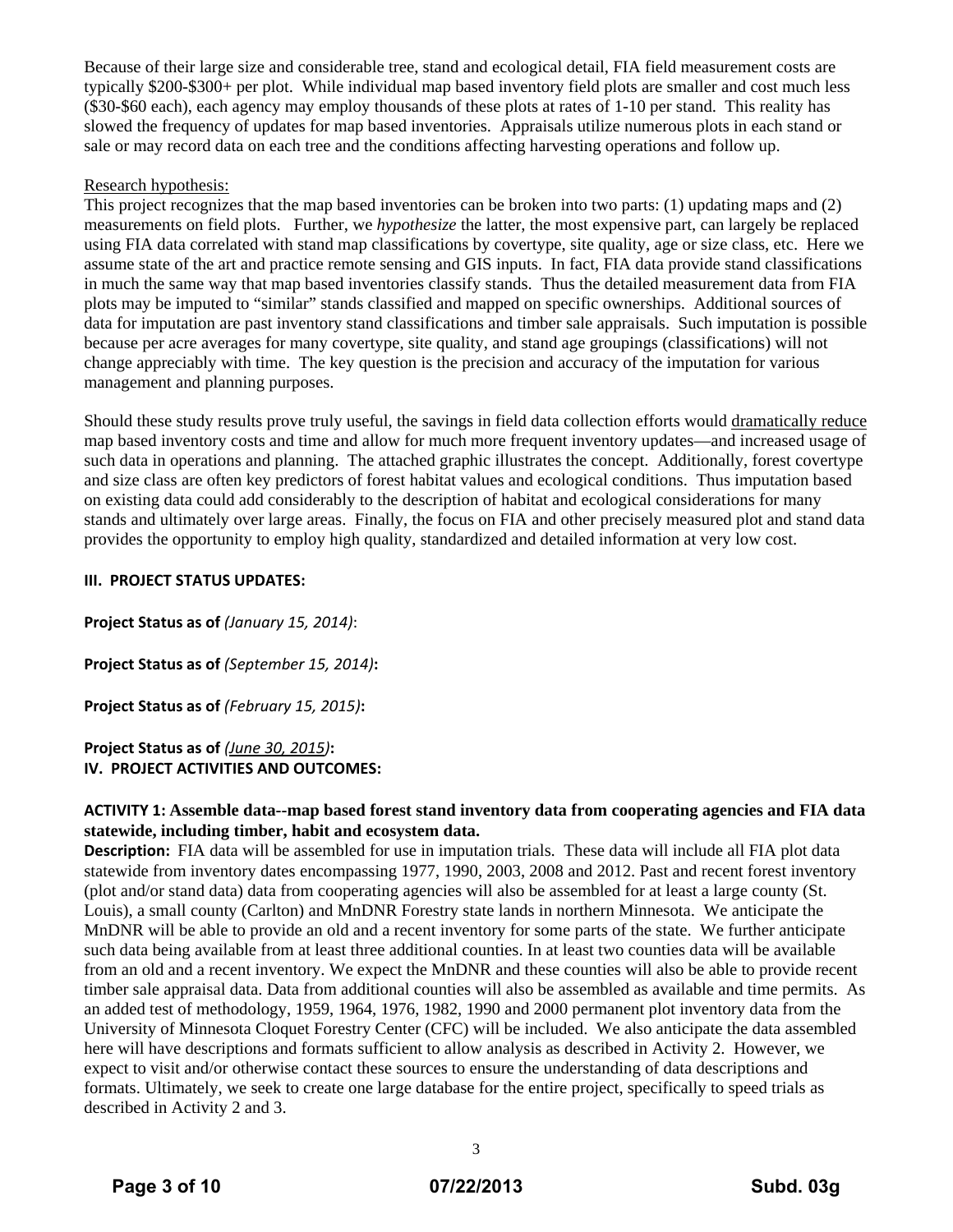**Amount Spent: \$ 0 Balance: \$ 61,000**

#### **Activity Completion Date:**

| <b>Outcome</b>                                                           | <b>Completion Date</b> | <b>Budget</b>           |
|--------------------------------------------------------------------------|------------------------|-------------------------|
| <b>1.</b> Collection of FIA, county, state and university data files for | November 2013          | $\frac{1}{2}$ \$ 31,000 |
| inventories and appraisals, etc. for the subject study areas and dates.  |                        |                         |
| 2. Verification, data processing/organization and preparation of these   | January 2014           | $\frac{1}{2}$ \$ 30,000 |
| data for subsequent trials.                                              |                        |                         |

## **Activity Status as of** *(January , 2014)*:

**Activity Status as of** *(September 2014)***:**

**Activity Status as of** *(February 2015)***:**

**Activity Status as of** *(June 2015)***:**

### **Final Report Summary:**

## **ACTIVITY 2: Evaluate the precision and accuracy--of imputation for forest ecosystem and habitat description, including additional map attributes that may improve imputation.**

**Description:** Imputation trials will be conducted to test the statistical precision and accuracy of imputation of FIA data, past and recent inventory data, appraisal data, and other data sources to estimate key attributes of the mapped polygons on county and state lands. Precision and accuracy will be developed for actual field plot data and imputation results for the subject polygons for a range of measurements or observations that might be desired as part of the field data. To the extent that imputation provides useful precision and increased detail and at a much reduced cost for forest covertype by age by site class estimates, the methodology will be successful and widely adopted. Results will be developed separately for FIA data, past and recent inventory data, and timber appraisal data. With FIA and perhaps other data, we will also examine the utility of imputing habitat and ecological classification data. A last step will be evaluation of existing map and remote sensing data that may further improve imputation.

# **Summary Budget Information for Activity 2: ENRTF Budget: \$ 91,000 Amount Spent: \$ 0 Balance: \$ 91,000**

## **Activity Completion Date:**

| <b>Outcome</b>                                                                             | <b>Completion Date</b> | <b>Budget</b> |
|--------------------------------------------------------------------------------------------|------------------------|---------------|
| <b>1.</b> Trials of imputation from FIA to map based inventories.                          | June 2014              | \$35,000      |
| <b>2.</b> Incorporation of appraisal, past inventory data, etc. to further                 | September 2014         | \$32,000      |
| <i>improve imputation.</i>                                                                 |                        |               |
| <b>3.</b> Evaluation of existing and potential map data that can improve                   | February 2015          | \$24,000      |
| <i>imputation</i> ( <i>(including remote sensing (e.g., lidar)</i> and <i>thematic map</i> |                        |               |
| <i>inputs</i> ).                                                                           |                        |               |

**Activity Status as of** *(January , 2014)*:

**Activity Status as of** *(September 2014)***:**

**Activity Status as of** *(February 2015)***:**

**Activity Status as of** *(June 2015)***:**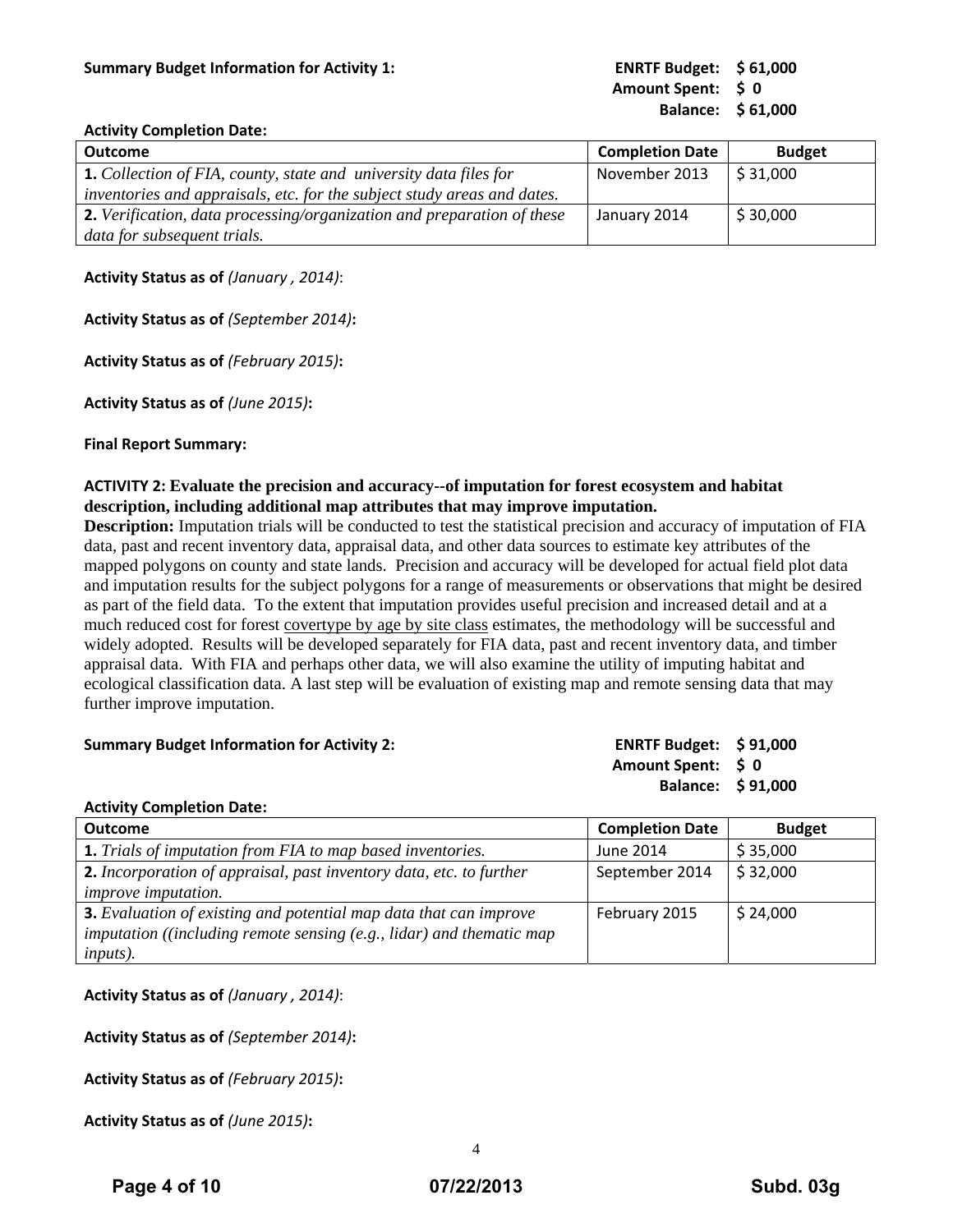#### **Final Report Summary:**

### **ACTIVITY 3: Evaluate the practical utility--and savings of imputed inventory data.**

**Description:** This analysis will examine results for forest inventory and planning across the subject county and state areas, e.g., for a MnDNR Sustainable Forest Resource Management Planning (SFRMP) area. Additionally, we would include an examination for the smaller but intensively measured Cloquet Forestry Center. Comparisons would be made for inventory and planning results with actual field data for subject polygons and alternatively with imputed data. In this effort we would examine costs and benefits of imputation and, for each application, whether imputation provided truly useful and cost effective results. These evaluations would involve participating agency staff evaluations of relevant costs, practical feasibility, and utility for various inventory and planning needs. Trials would also include examination of the utility of imputation for habitat description using a recently developed forest wildlife habitat model for native Minnesota species. Reporting would include a range of inventory designs and types and extent of imputation such that users could ultimately choose the type and extent of imputation for their own choice of inventory approach.

#### **Summary Budget Information for Activity 3:**

| <b>ENRTF Budget:</b> | \$110,000 |
|----------------------|-----------|
| <b>Amount Spent:</b> | S O       |
| <b>Balance:</b>      | \$110,000 |

#### **Activity Completion Date:**

| <b>Outcome</b>                                                                   | <b>Completion Date</b> | <b>Budget</b> |
|----------------------------------------------------------------------------------|------------------------|---------------|
| <b>1.</b> Identification of cost savings and practical utility of imputation for | February 2015          | \$30,000      |
| <i>inventory.</i>                                                                |                        |               |
| 2. Identification of cost savings and practical utility of imputation for        | <b>April 2015</b>      | \$55,000      |
| <i>planning.</i>                                                                 |                        |               |
| <b>3.</b> Final report submitted, development of further outreach and            | June 2015              | \$25,000      |
| technology transfer.                                                             |                        |               |

**Activity Status as of** *(January , 2014)*:

**Activity Status as of** *(September 2014)***:**

**Activity Status as of** *(February 2015)***:**

**Activity Status as of** *(June 2015)***:**

## **Final Report Summary:**

## **V. DISSEMINATION:**

**Description:** Project cooperators will receive regular summaries of study progress and findings plus notice of publications. These summaries and reports/publications will be provided via the already established Interagency Information Cooperative (IIC) website (http:iic.umn.edu. This website is part of a state chartered information cooperative effort directed by the Project Manager. IIC members (county, state and federal and industry personnel) will also receive regular electronic notices of progress reports and new information. Technical journal articles will also be developed to convey the findings and operational approaches. Additionally, findings and specific model practices for using existing data and imputation for inventory design and execution will be conveyed through workshops planned to reach county, state, federal and private forest management staff statewide. Finally, project personnel will assist county land departments and MnDNR staff in developing future forest inventory proposals for their respective ownerships.

**Activity Status as of** *(January , 2014)*: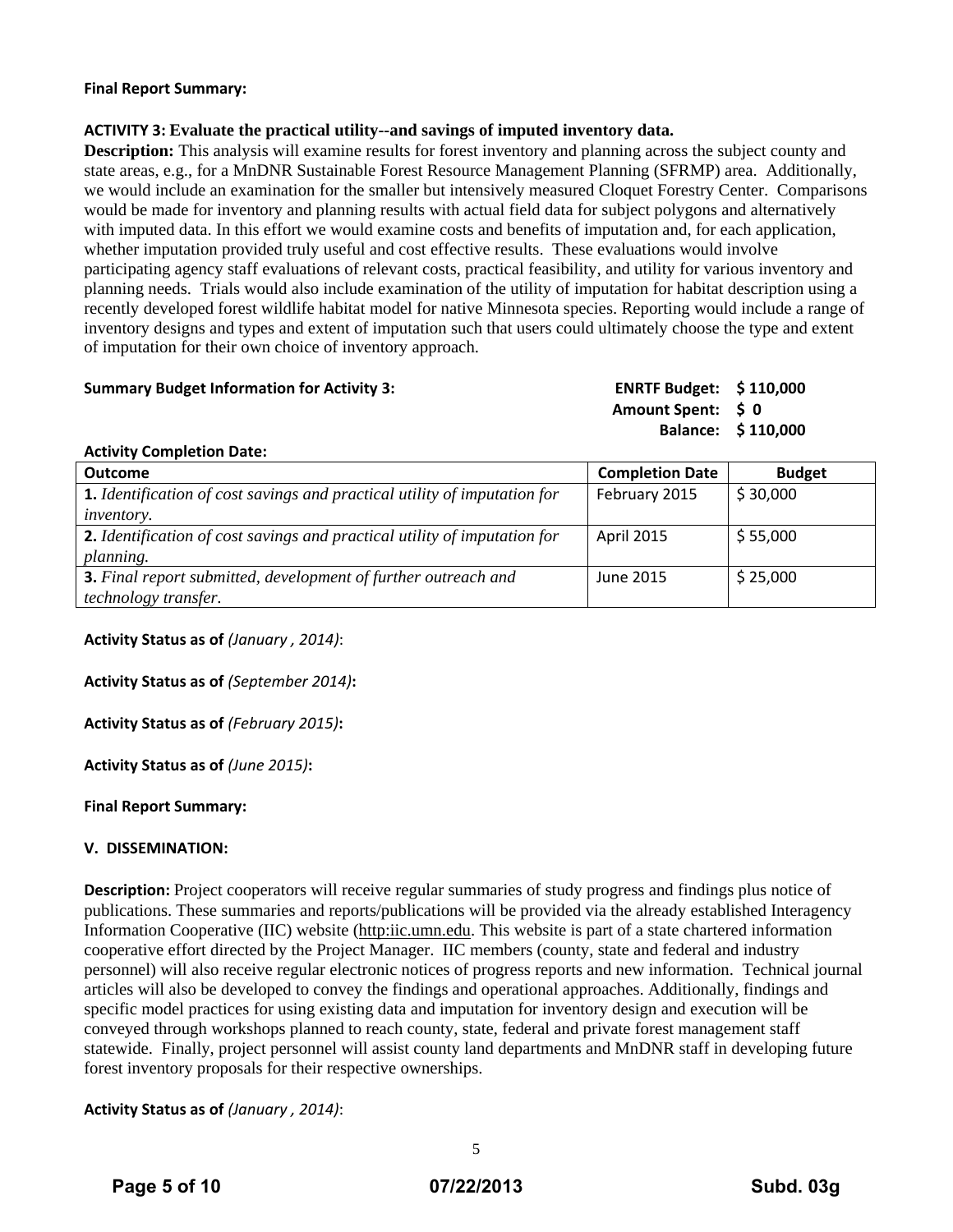**Activity Status as of** *(September 2014)***:**

**Activity Status as of** *(February 2015)***:**

**Activity Status as of** *(June 2015)***:**

## **Final Report Summary:**

## **VI. PROJECT BUDGET SUMMARY:**

## **A. ENRTF Budget:**

| <b>Budget Category</b>     | \$ Amount   | <b>Explanation</b>                                                                                                                                                                                                                                                                                                                                                                                                                                                                                                                  |
|----------------------------|-------------|-------------------------------------------------------------------------------------------------------------------------------------------------------------------------------------------------------------------------------------------------------------------------------------------------------------------------------------------------------------------------------------------------------------------------------------------------------------------------------------------------------------------------------------|
| Personnel:                 | \$244,561   | $\vert$ A) Faculty: One month of summer salary and fringe (0.397) for<br>two years (University of Minnesota Co-PI faculty on 9-month<br>appointments - H. Hoganson (\$28,560), and J. Knight (\$23,355);<br>0.1 FTE each); Totals 0.2 FTE, \$51,915.                                                                                                                                                                                                                                                                                |
|                            |             | B) Research support: Research Fellow D. Wilson for one year;<br>Totals 1.0 FTE, \$59,160.                                                                                                                                                                                                                                                                                                                                                                                                                                           |
|                            |             | C) Graduate Students:                                                                                                                                                                                                                                                                                                                                                                                                                                                                                                               |
|                            |             | Salary and fringe (0.8636) for two University of Minnesota<br>graduate students for 1.5 years, each at 50% time (20<br>hours/week). Graduate fringe is budgeted at 0.87 of salary load<br>and includes tuition for the academic year, health care for the<br>fiscal year, and social security and Medicare for summer pay<br>periods. Work will be conducting imputation trials under<br>guidance of PIs and Research Fellow with a focus on planning and<br>improving map information, respectively. Totals 3.0 FTE,<br>\$120,926. |
|                            |             | D) Undergraduate students:                                                                                                                                                                                                                                                                                                                                                                                                                                                                                                          |
|                            |             | Salary and fringe (0.0743) for two University of Minnesota                                                                                                                                                                                                                                                                                                                                                                                                                                                                          |
|                            |             | students for 3 months for field data verification at the Cloquet                                                                                                                                                                                                                                                                                                                                                                                                                                                                    |
|                            |             | Forestry Center and assisting project staff. Totals 0.5 FTE,<br>\$12,560.                                                                                                                                                                                                                                                                                                                                                                                                                                                           |
| Equipment/Tools/Supplies:  | \$<br>8,939 | Equipment/Tools/Supplies: Expendable field measurement and<br>data capture equipment and supplies; for data verification at the<br>Cloquet Forestry Center, on cooperator sites and for<br>demonstration, such as, for example:                                                                                                                                                                                                                                                                                                     |
|                            |             | Criterion RD 1000 Electronic BAF-scope/Dendrometer @ \$1,470;                                                                                                                                                                                                                                                                                                                                                                                                                                                                       |
|                            |             | Haglöf Laser Vertex Hypsometer @ \$2,140; Juniper Systems<br>ruggedized field data recorder with GPS receiver @ \$1,600.                                                                                                                                                                                                                                                                                                                                                                                                            |
| Travel Expenses in MN:     | \$<br>8,500 | Travel Expenses in Minnesota: Travel - to pay mileage (75%) and                                                                                                                                                                                                                                                                                                                                                                                                                                                                     |
|                            |             | per diem costs (25%) for project personnel to collect project data                                                                                                                                                                                                                                                                                                                                                                                                                                                                  |
|                            |             | and meet with study cooperators on results and in workshops.                                                                                                                                                                                                                                                                                                                                                                                                                                                                        |
| <b>TOTAL ENRTF BUDGET:</b> | \$262,000   |                                                                                                                                                                                                                                                                                                                                                                                                                                                                                                                                     |

**Explanation of Use of Classified Staff:** N/A

6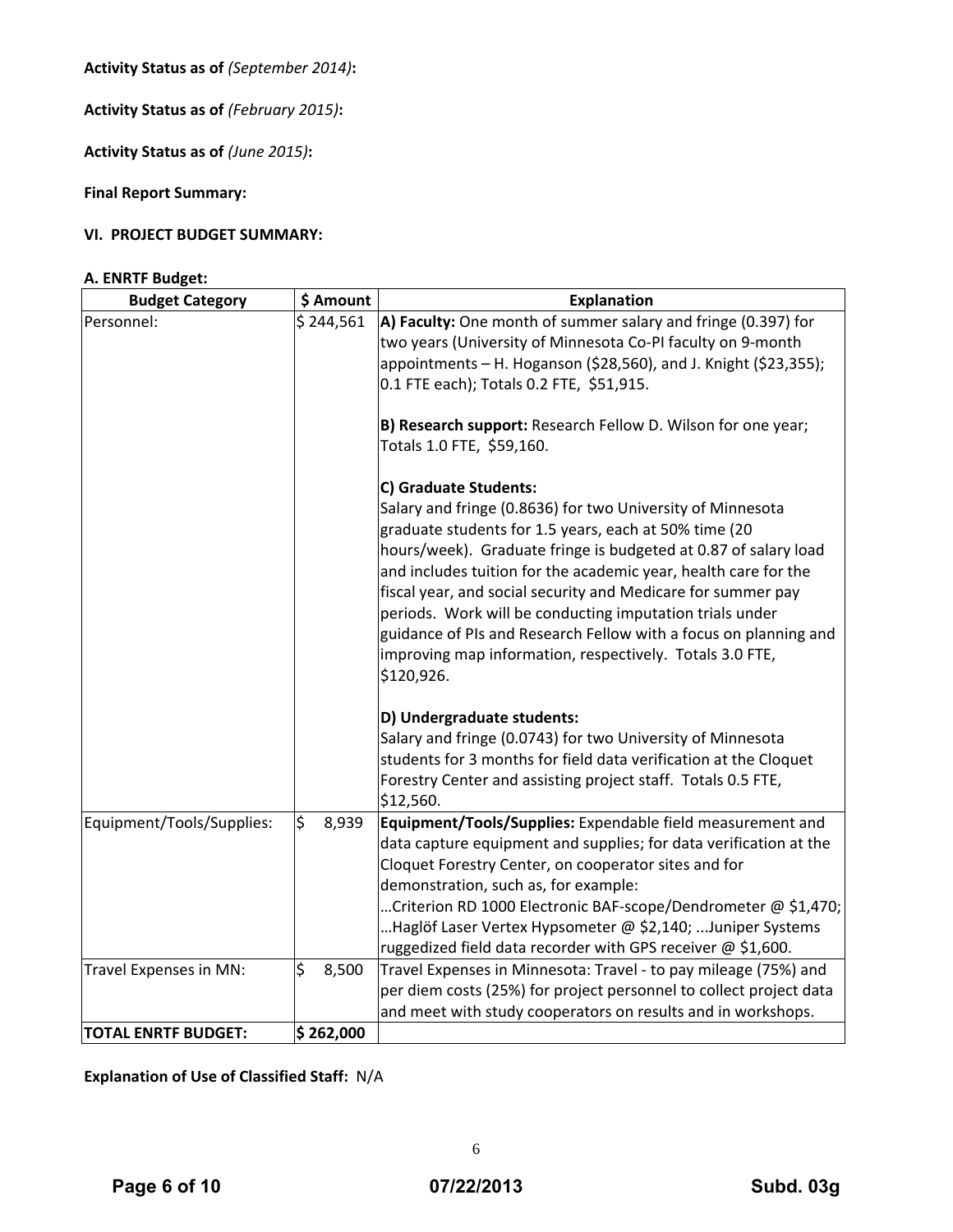**Explanation of Capital Expenditures Greater Than \$3,500:** Field measurement and data capture equipment for testing, demonstration and training of county, state and other project participants, e.g., in workshop settings.

**Number of Full‐time Equivalent (FTE) funded with this ENRTF appropriation:** 4.7

**Number of Full‐time Equivalent (FTE) estimated to be funded through contracts with this ENRTF appropriation:** NA

#### **B. Other Funds:**

|                               | <b>S</b> Amount | \$ Amount    |                                        |
|-------------------------------|-----------------|--------------|----------------------------------------|
| <b>Source of Funds</b>        | Proposed        | <b>Spent</b> | Use of Other Funds                     |
| Non-state                     |                 |              |                                        |
| Cooperating Counties, notably | In kind         | 0            | Providing forest past forest inventory |
| St. Louis and Carlton         |                 |              | data files and data descriptions       |
| <b>State</b>                  |                 |              |                                        |
| <b>MnDNR</b>                  | In kind         | $\Omega$     | Providing forest past forest inventory |
|                               |                 |              | data files and data descriptions       |
| University of Minnesota       | \$77,524        | $\Omega$     | Project manager and project faculty    |
|                               |                 |              | time providing project research        |
|                               |                 |              | leadership                             |
| <b>TOTAL OTHER FUNDS:</b>     | \$77,524        | Ś            |                                        |

## **VII. PROJECT STRATEGY:**

**A. Project Partners:** The University of Minnesota will receive the funding and also contribute substantial time and effort to the project. Project team members are from the University's Department of Forest Resources and include Professors Alan Ek, Thomas Burk and Howard Hoganson and Assistant Professor Joseph Knight. Cooperators include land departments from a large county (St. Louis) and a small county (Carlton) and the MnDNR. The USDA Forest Service Northern Research Station Forest Inventory and Analysis unit will be a research collaborator in terms of FIA database access and tabulations. Additional counties are also expected to participate with their inventory and/or appraisal data as project resources and time permits, e.g., Aitkin, Crow Wing and Lake counties. The cooperators will provide their respective ownership forest inventory data, supporting map and data compilations, and user review in the evaluation of project outputs. Those evaluations will include making data available for evaluations of feasibility, utility and costs savings of the new inventory approach.

**B. Project Impact and Long‐term Strategy:** A Two-year project length is needed to be able to collect existing agency data, develop imputation methodology and trials, and to identify the utility and costs savings of these approaches for timber inventory, ecological assessments, habitat characterization and planning purposes. .

**C. Spending History:** Aspects of the new approach to forest inventory have been under development since 1997 at the University of Minnesota with funding as part of various research projects sponsored by the Minnesota Agricultural Experiment Station. However, no ENRTF anf MRRF funds have been in used in those efforts.

| <b>Funding Source</b> | M.L. 2007   | M.L. 2008   | M.L. 2009   | M.L. 2010   | M.L. 2011 |  |
|-----------------------|-------------|-------------|-------------|-------------|-----------|--|
|                       | or          | or          | or          | or          | or        |  |
|                       | <b>FY08</b> | <b>FY09</b> | <b>FY10</b> | <b>FY11</b> | FY12-13   |  |
|                       |             |             |             |             |           |  |

*(add or remove rows and columns as needed)*

## **VIII. ACQUISITION/RESTORATION LIST:** Not applicable.

**IX.** MAP(S): Not applicable.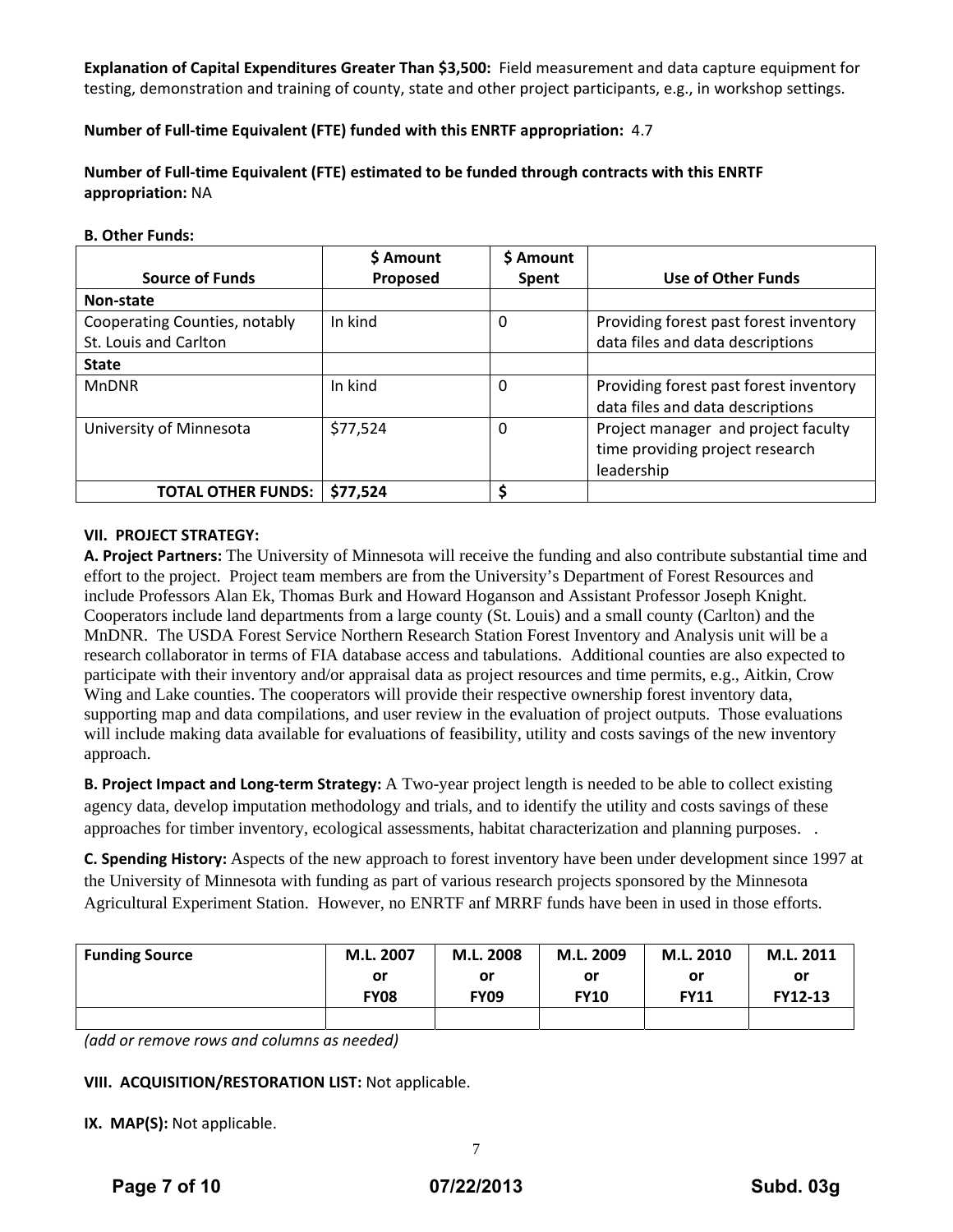## **X. RESEARCH ADDENDUM:** Not applicable.

## **XI. REPORTING REQUIREMENTS:**

**Periodic work plan status update reports will be submitted not later than January 15, 2014, September 15,** 2014, and February 15, 2015. A final report and associated products will be submitted between June 30 and **August 15, 2015 as requested by the LCCMR.**

8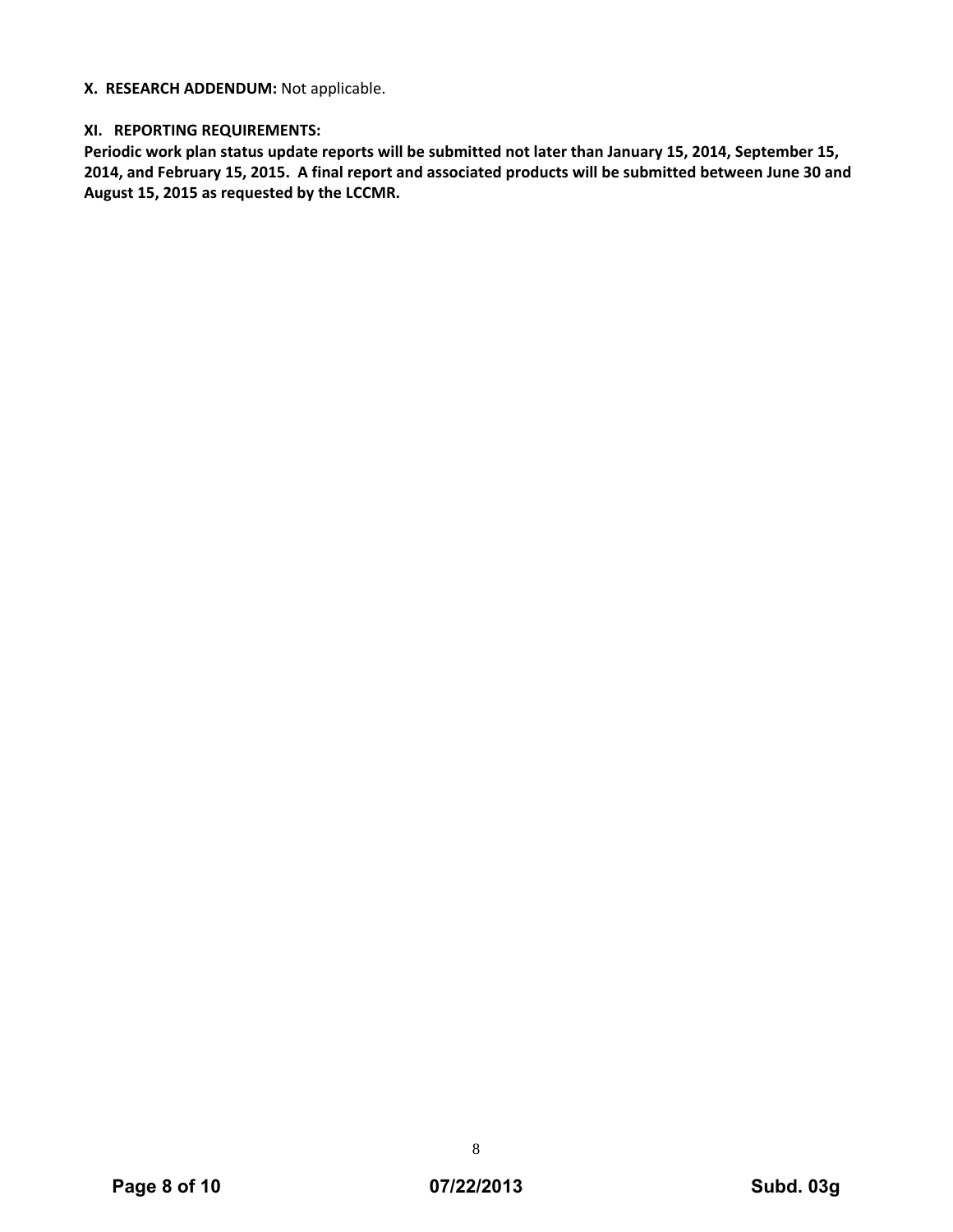#### **GRAPHIC:** Rapid Forest Ecosystem and Habitat Inventory by Imputation

**Intro:** Map based forest inventories typically involves two efforts:

(1) Development or updating a base map of forest stands (polygon boundaries) and descriptions (e.g., cover type, age, tree size class, site quality, habitat type, ecological classification) (2) Field plots to describe the per acre stand characteristics at the inventory point in time (tree species, sizes, product potentials, on-the-ground management details)

Below is a graphic describing the location of 6,139 FIA plots in Minnesota (each consisting of four  $1/24<sup>th</sup>$  acre subplots) and the type of information collected...data that can be used to impute the characteristics of the forest stand polygons in map based inventories…potentially saving the cost of the field plot effort (2) above. Imputation is the substitution of known values from an existing dataset to another which lacks some of the existing dataset details.



Figure 1: FIA plots in Minnesota. Plots are remeasured every 5 years on a rotating basis thus providing annually updated estimates of forest area, cover type area, and including ecological conditions, habitat indicators, and numerous other measures.

**Project Activity:** Correlate the large FIA data set to a subset of similar stand data in map based inventories and conduct trials of imputation precision and accuracy for timber, wildlife habitat, and ecological conditions. Additionally, the project will examine the utility of the imputation approach for forest planning and also ways to increase the speed, precision and accuracy in updating base maps.

**Results:** Improved timeliness of map based forest inventories for assessment, planning and management and dramatically reduced the cost of such inventories.

9